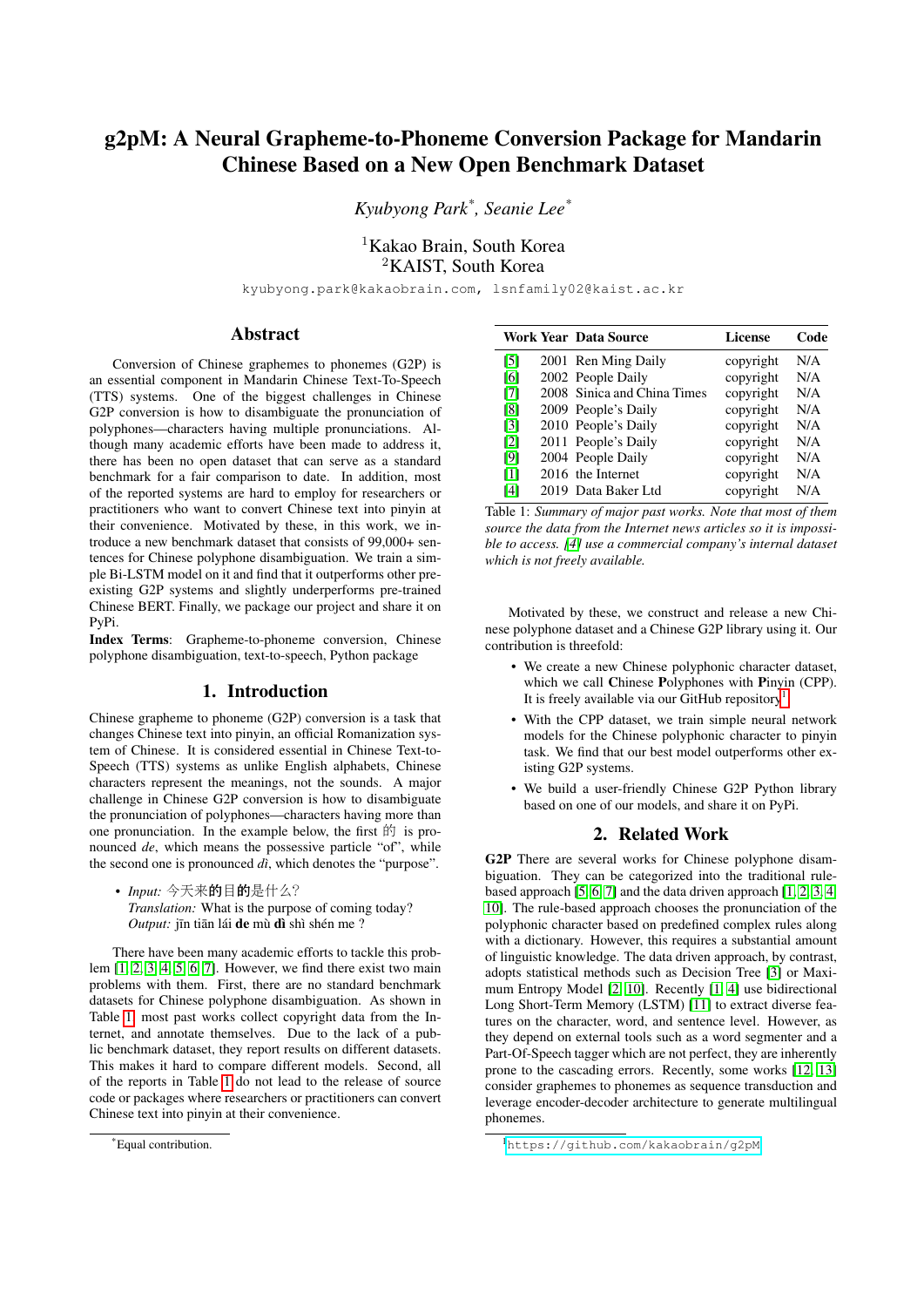<span id="page-1-2"></span>

|                | Total  | <b>Monophones</b> | <b>Polyphones</b> |
|----------------|--------|-------------------|-------------------|
| # unique char. | 17.720 | $16.929(95.60\%)$ | 762 (4.30%)       |
| # characters   | 363M   | 296M (81.51%)     | 67M (18.49%)      |

Table 2: *Percentage of Chinese polyphones in Wikipedia. A monophone is a character that has a single pronunciation.*

<span id="page-1-5"></span>

Figure 1: *The number of sentences for each polyphonic characters in CPP dataset. On average, a polyphonic character has about 159 sentences.*

Benchmark Dataset To the best of out knowledge, there are no standard benchmark datasets for Chinese polyphone disambiguation. In contrast, there are several public benchmark datasets for English G2P such as CMUDict, Pronlex and NetTalk.

#### 3. Chinese Characters and Polyphones

We explore what percentage of Chinese characters are polyphones to gauge how important the polyphone disambiguation task is in Chinese.

We download the latest Chinese wiki dump file $^2$  $^2$  and extract plain Chinese text with WikiExtractor<sup>[3](#page-1-1)</sup>. All characters including white spaces except Chinese characters are removed. As shown in Table [2,](#page-1-2) the remaining text consists of 17,720 unique characters, or 363M character instances. Meanwhile, we collect the list of polyphones from the open-source dictionary, CC- $CEDICT<sup>4</sup>$  $CEDICT<sup>4</sup>$  $CEDICT<sup>4</sup>$ . According to it, 762 out of the 17,720 characters, which account for only 4.30%, turn out to be polyphones. However, they occur 67M times in the text, accounting for as much as 18.49%. This indicates that disambiguating polyphones is a serious problem in Chinese. The most frequent 100 polyphones and their frequencies are provided in Appendix for reference.

## 4. The CPP (Chinese Polyphones with Pinyin) Dataset

In this section, we introduce the CPP dataset—a new Chinese polyphonic character dataset for the polyphone disambiguation task.

<span id="page-1-4"></span>

|                         | Total  | Train  | Dev.  | Test   |
|-------------------------|--------|--------|-------|--------|
| # sentences             | 99.264 | 79.117 | 9.893 | 10.254 |
| # characters per sent   | 31.30  | 31.29  | 31.24 | 31.43  |
| # polyphones            | 623    | 623    | 623   | 623    |
| ___<br>$\sim$<br>$\sim$ | .      |        |       |        |

Table 3: *Basic statistics of CPP dataset*

<span id="page-1-6"></span>

| # Pronunciations | # Polyphones  | # Sentences      |
|------------------|---------------|------------------|
| Total            | 623 $(100\%)$ | 99,264 (100%)    |
| 2                | 553 (88.8%)   | 87,584 (88.2%)   |
| 3                | $60(9.6\%)$   | $10,162(10.2\%)$ |
| 4-5              | $10(1.6\%)$   | $1,518(1.6\%)$   |

Table 4: *The number of polyphones and sentences in the CPP dataset by the number of possible pronunciations*

#### 4.1. Data Collection

We split the aforementioned Chinese text in Wikipedia into sentences. If a sentence contains any traditional Chinese characters, it is filtered out. Also, sentences whose length is more than 50 characters or less than 5 characters are excluded. Then, we leave only the sentences having at least one polyphonic character. A special symbol  $(U+2581)$  is added to the left and right of a polyphonic character randomly chosen in a sentence to mark the target polyphone. Finally, in order to balance the number of samples across the polyphones, we clip the minimum and maximum number of sentences for any polyphones to 10 and 250, respectively.

#### 4.2. Human Annotation

We have two native Chinese speakers annotate the target polyphonic character in each sentence with appropriate pinyin. To make it easier, we provide them with a set of possible pronunciations extracted from CC-CEDICT for the polyphonic character. Next, we ask the annotators to choose the correct one among those candidates. It is worth noting that we do not split the data in half for assignment. Instead, we assign both of the annotators the same entire sentences. Then, we compare each of their annotation results, and discard the sentence if they do not agree.

#### 4.3. Data Split

As a result, 99,264 sentences, each of which includes a target polyphone with the correct pinyin annotation, remain. Subsequently, we group them by polyphones. For each group, we shuffle and split the sentences into training, development, and test sets at the ratio of 8:1:1. See Table [3](#page-1-4) for details. An example whose target polyphone is  $\hat{H}$  and its correct pinyin is 'jiao3' is shown below, where the digit denotes Chinese phonetic tone.

• *Sentence:* 即闽粤赣三 角 地带。 *Label:* jiao3

#### 4.4. Statistics

Figure [1](#page-1-5) shows how many sentence samples each of the polyphones in the CPP dataset has. 73.5% of polyphones (458 of 623) have 150-250 samples, while only 13.8%, i.e., 86 polyphones have less than 50 samples. Obviously, this comes from the differences in the frequency of polyphones.

<span id="page-1-0"></span><sup>2</sup>[https://dumps.wikimedia.org/zhwiki/latest/](https://dumps.wikimedia.org/zhwiki/latest/zhwiki-latest-pages-articles.xml.bz2) [zhwiki-latest-pages-articles.xml.bz2](https://dumps.wikimedia.org/zhwiki/latest/zhwiki-latest-pages-articles.xml.bz2)

<span id="page-1-3"></span><span id="page-1-1"></span><sup>3</sup><https://github.com/attardi/wikiextractor> <sup>4</sup><https://cc-cedict.org/wiki/>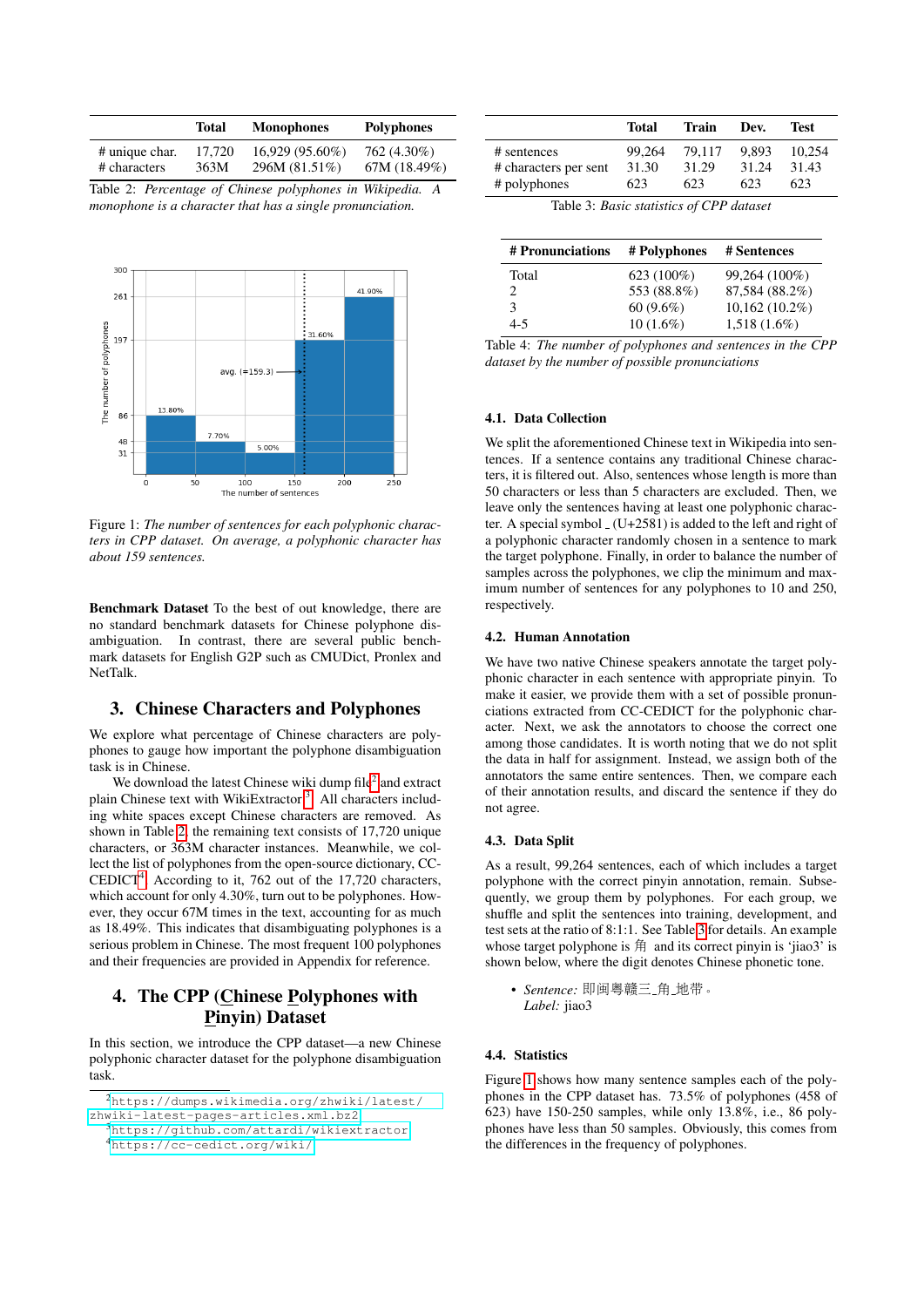<span id="page-2-0"></span>

Figure 2: *The number of polyphones by the share of the most frequent pinyin for each polyphonic character.*

<span id="page-2-1"></span>

Figure 3: *Conceptual illustration of our models. A sequence of dense character embeddings are encoded with bidirectional LSTMs and the hidden state of the polyphonic character (redcolored) is fed to the feedforward network. It outputs the distribution of the pinyin candidates and finally the most probable one, "de5" here, is decided as the pronunciation of the character* 的*.*

We also present how many pronunciations the polyphones in the dataset can have in Table [4.](#page-1-6) Among 623 polyphones in the dataset, 553 (88.8%) have two possible pronunciations. There are 60 (9.6%) polyphones in the dataset that can have three pronunciations, and the rest 10 can have up to five pronunciations. All things being equal, we suppose the more pronunciations a polyphone can have, the more challenging it is for a predictor to disambiguate its correct pronunciation.

Finally, we explore how dominant the most frequent pronunciation in each polyphone is. As shown prominently in Figure [2,](#page-2-0) 73.52% of polyphones are associated with a single prevalent pronunciation that accounts for more than 90% of all samples. This implies that majority vote—picking up the pronunciation that occurrs most frequently in the training set—would be a strong baseline. However, it is also important to remember there are still many that are less inclined to a dominant pronunciation so majority vote is less effective.

## 5. Method

We consider Chinese polyphone disambiguation as a classification problem and train a function, parameterized by neural networks, which maps a polyphonic character to its pronunciation.

We do not use any external language processing tools such as word segmenter, entity recognizer, or Part-Of-Speech tagger. Instead, we take as input a sequence of characters and train the network in the end-to-end manner.

#### 5.1. Embedding

Let  $\mathbf{x} = (x_1, \dots, x_T) \in \mathbb{R}^T$  a sequence of characters, which represent a sentence. We map each character  $x_t$  to the dense embedding vector  $\mathbf{e}_t \in \mathbb{R}^d$  with a randomly initialized lookup matrix  $\mathbf{E} \in \mathbb{R}^{\mathcal{V} \times d}$ , where V is the number of all characters and  $d$  is the dimension of the embedding vectors. We denote a sequence of character embedding vectors by  $e = (e_1, \ldots, e_T)$ .

#### 5.2. Bidirectional LSTM Encoder

The bidirectional Long Short-Term Memory (Bi-LSTM) [\[11\]](#page-4-10) network is used to encode the contextual information of the polyphonic character. At any time step t, the representation  $h_t$ is the concatenation of the forward hidden state

 $\frac{d}{dt}(h_t)$  and the backward hidden state  $(h_t)$ .

$$
\overrightarrow{\mathbf{h}}_t = \overrightarrow{\text{LSTM}}(\mathbf{e}_t, \overrightarrow{\mathbf{h}}_{t-1})
$$
\n
$$
\overleftarrow{\mathbf{h}}_t = \overleftarrow{\text{LSTM}}(\mathbf{e}_t, \overleftarrow{\mathbf{h}}_{t-1})
$$
\n
$$
\mathbf{h}_t = concat(\overrightarrow{\mathbf{h}}_t, \overleftarrow{\mathbf{h}}_t)
$$

#### 5.3. Fully Connected Layers

We use two fully connected layers to transform the encoded information into the classification label. Let  $j$  the position index of the polyphonic character in the sentence. The concatenated hidden state  $h_j$  (dotted line in Figure [3\)](#page-2-1) is fed into the twolayered feedforward network followed by the softmax function, yielding the pinyin probability distribution  $\hat{y}$  over all possible pinyin classes as follows:

$$
\hat{\mathbf{y}} = (\hat{y}_1, \dots, \hat{y}_c) = \text{softmax}(g_2(\varphi(g_1(\mathbf{h}_j)))) \tag{1}
$$

where  $q_1$  and  $q_2$  are fully connected layers, and  $\varphi$  is a non-linear activation function such as ReLU  $[14]$ , and  $c$  is the number of possible pinyin classes.

#### 5.4. Loss Function

Let  $\mathbf{y} = (y_1, \dots, y_c) \in \mathbb{R}^c$  be a one-hot vector of a true label. We use cross-entropy as a loss function for training. In other words, we minimize the negative log-likelihood to find the optimal parameters  $\theta$ , which we denote as  $\hat{\theta}$ .

$$
\mathcal{L}(\theta) = -\sum_{j=1}^{c} y_j \log(\hat{y_j})
$$
 (2)

$$
\hat{\theta} = \arg\min_{\theta} \mathcal{L}(\theta) \tag{3}
$$

## 6. Experiments

### 6.1. Training

We randomly initialize the character embedding matrix and fix its dimension to 64. To find the optimal hyperparameter val-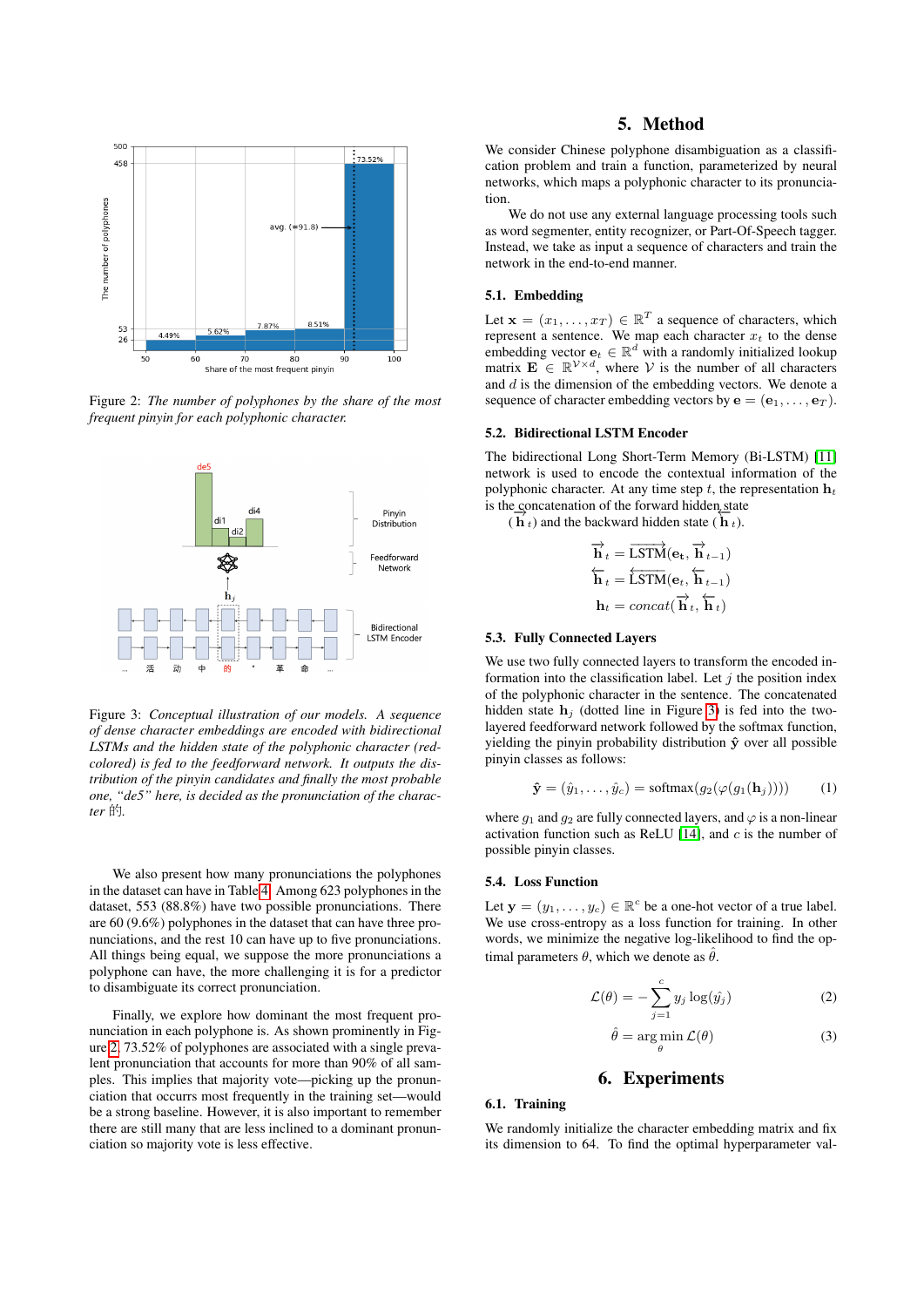<span id="page-3-1"></span>

| L<br>Н |                |                  | $\mathcal{R}$    |
|--------|----------------|------------------|------------------|
| 16     | $94.34 + 0.17$ | $92.99 + 0.11$   | $85.30 \pm 4.50$ |
| 32     | $96.64 + 0.04$ | $96.01 + 0.14$   | $95.75 + 0.14$   |
| 64     | $97.15 + 0.09$ | $97.09 \pm 0.05$ | $96.58 + 0.07$   |

<span id="page-3-5"></span>Table 5: *Development set accuracy of varying models by the hidden size (denoted as H) and the number of LSTM layers (denoted as L). Note that the model in bold face is the best one.*

| <b>System</b>       | <b>Test Accuracy</b> |
|---------------------|----------------------|
| Majority vote       | 92.08                |
| xpinyin $(0.5.6)$   | 78.56                |
| pypinyin $(0.36.0)$ | 86.13                |
| g2pC (0.9.9.3)      | 84.45                |
| <b>Chinese BERT</b> | 97.85                |
| Ours                | 97.31                |

Table 6: *Test set accuracy of Chinese g2p systems*

ues, we vary the hidden size<sup>[5](#page-3-0)</sup> in  $(16, 32, 64)$  and the number of layers in the Bi-LSTM encoder in (1, 2, 3). The dimension of the last two fully connected layers is set to 64, and ReLU [\[14\]](#page-4-13) is used as the activation function.We train all the models with Adam optimizer [\[15\]](#page-4-14) and batch size 32 for 20 epochs. All the experiments are run five times with different random seeds.

#### 6.2. Evaluation

Hyperparameter Search Table [5](#page-3-1) summarizes the development set accuracy of various models according to the hidden size and the number of layers in the Bi-LSTM encoder. We observe that the bigger the hidden size is, the higher the accuracy is, as expected. However, we get the better result when we use the fewer number of layers. The model of a single layer with 64 hidden units shows the best performance.

Baseline & other systems As we mentioned earlier, we take so-called "majority vote" as a baseline. It decides the pronunciation of a polyphonic character by simply choosing the most frequent one in the training set. For example, 咯 can be pronounced *luò*, gē, and *lo*, and their frequencies in the CPP training set are 63, 51, and 2, respectively. At test time, the majority vote system always picks up *luo`* for 咯, irrespective of the context.

We also compare our model with three open-source Chi-nese G2P libraries: xpyinin<sup>[6](#page-3-2)</sup>, pyinin<sup>[7](#page-3-3)</sup>, and  $g2pC<sup>8</sup>$  $g2pC<sup>8</sup>$  $g2pC<sup>8</sup>$ . xpinyin and pypinyin are based on rules, while g2pC uses Conditional Random Fields (CRFs)[\[16\]](#page-4-15) for polyphone disambiguation. All of them are easily accessible through PyPi.

Finally, we test the pretrained Chinese BERT model [\[17\]](#page-4-16). We take a finetuning approach; we attach a fully connected layer to the BERT network and feed the hidden state of the polyphonic character to it. We do not freeze any weights.

Results Our model slightly underperforms Chinese BERT and outperforms all the other systems by large margin. As shown in Table [6,](#page-3-5) ours reaches 97.31% accuracy on the test set, which is 4.33% point higher than the majority vote and 0.54 lower than

<span id="page-3-6"></span>

| Laver                      | Size    |
|----------------------------|---------|
| Embedding                  | 64      |
| $LSTM \times 1$            | 64      |
| Fully Connected $\times 2$ | 64      |
| Total # parameters         | 477,228 |
| Model size                 | 1.7MB   |
| Package size               | 2.1MB   |

Table 7: *Breakdown of g2pM.*  $\times$  *denotes the number of layers.* 

Chinese BERT. That our simple neural model shows comparable performance to the heavy BERT model, which has more than 102M parameters, tells us two things. One is that our model is simple but powerful enough. Another is that it is not too simple for the naïve majority vote to beat.

## 7. g2pM: a Grapheme-to-Phoneme Conversion Library for Mandarin Chinese

We develop a simple Chinese G2P library in Python, dubbed *g2pM*, using our best Bi-LSTM model. The package provides an easy-to-use interface in which users can convert any Chinese sentence into a list of the corresponding pinyin. We share it on PyPi at <https://pypi.org/project/g2pM/>.

#### 7.1. Packaging

We implement g2pM purely in Python. In order to minimize the number of external libraries that must be pre-installed, we first re-write our Pytorch inference code in NumPy [\[18\]](#page-4-17). Our best model is 1.7MB in size, and the package size is a little bigger, 2.1MB, as it includes some contents of CC-CEDICT. Details are shown in Table [7.](#page-3-6) g2pM works like the following. Given a Chinese text, g2pM checks every character if it is a polyphonic character. If so, the neural network model returns its predicted pronunciation. Otherwise, the pronunciation of the (monophonic) character is retrieved from the dictionary contained in the package.

<span id="page-3-7"></span>

| >>> from g2pM import G2PM<br>$\Rightarrow$ model = G2PM()      |
|----------------------------------------------------------------|
| >>> sentence = "因为脑部手术需剃光头。"                                   |
| >>> model(sentence)<br>['yin1', 'wei4', 'nao3', 'bu4', 'shou3' |
| ,'shu4', 'xu1', 'ti4', 'quanq1', 'tou2', '。']                  |

Figure 4: *Usage example of g2pM.*

#### 7.2. Usage

g2pM provides simple APIs for operation. With a few lines of code, users can convert any Chinese text into a sequence of pinyin. An example is available in Figure [4.](#page-3-7) More details are on the Github repository.

#### 8. Conclusion

We proposed a new benchmark dataset for Chinese polyphone disambiguation, which is freely and publicly available. We trained simple deep learning models, and created a Python package with one of them. We hope our dataset and library will be helpful for researchers and practitioners.

<span id="page-3-0"></span><sup>5</sup>The hidden size in this context refers to the size *after* the concatenation of the forward and backward hidden states.

<span id="page-3-2"></span><sup>6</sup><https://github.com/lxneng/xpinyin>

<span id="page-3-3"></span><sup>7</sup><https://github.com/mozillazg/python-pinyin>

<span id="page-3-4"></span><sup>8</sup><https://github.com/Kyubyong/g2pC>